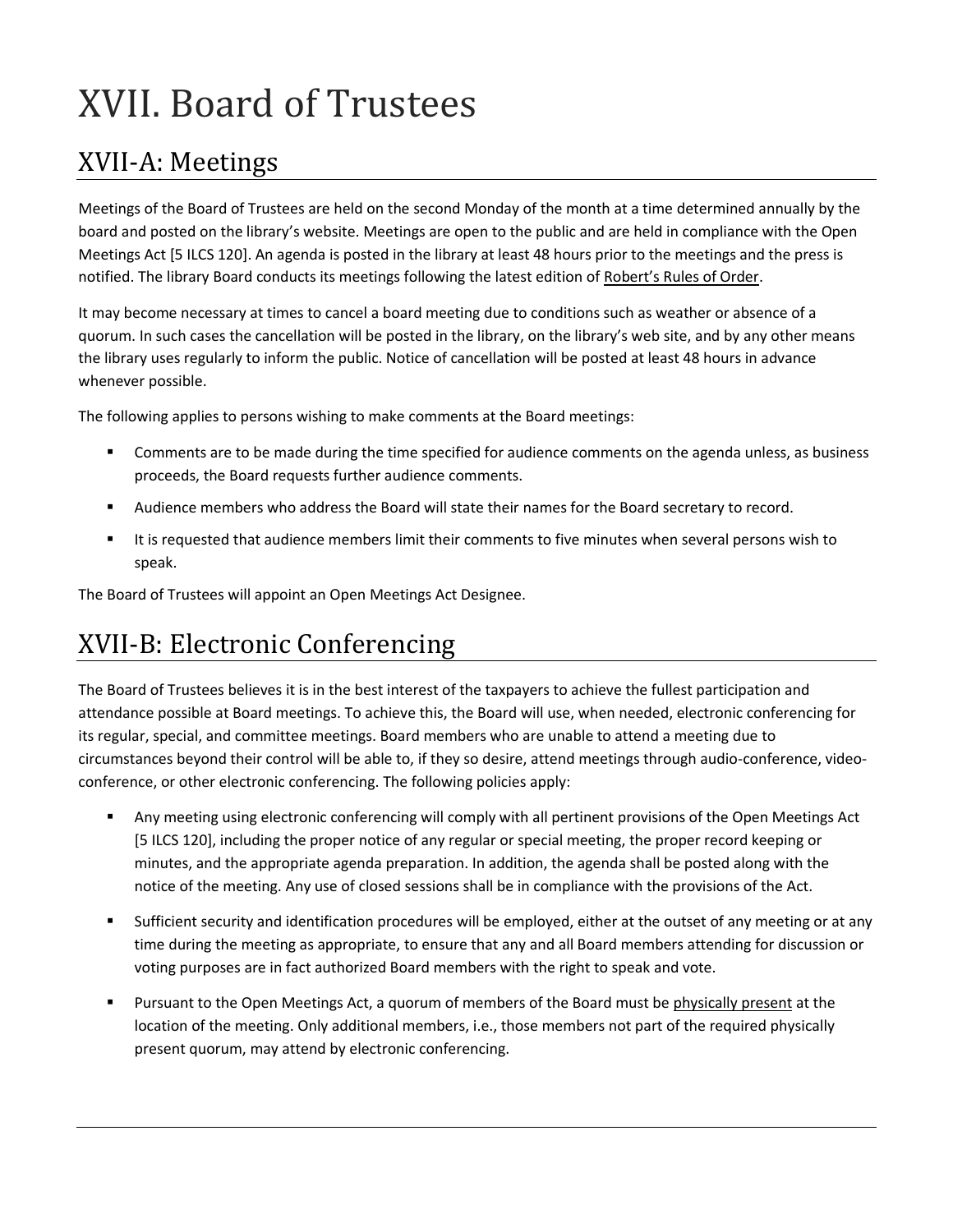- All Board members attending meetings by electronic conferencing shall be entitled to vote as if they were personally and physically present at the meeting site so long as a physical quorum is present, but their votes shall be recorded by the Secretary as done by electronic means.
- A Board member who attends a meeting by electronic conferencing must provide notice to the Secretary at least 24 hours prior to the meeting unless such advanced notice is impracticable.
- A Board member may attend a meeting through electronic conferencing if his or her physical presence at the meeting is prevented due to i) personal illness or disability; ii) employment purposes or the business of the Board; or (iii) a family or other emergency.
- As soon as it becomes apparent to the Board that a meeting will include electronic conferencing, all subsequent notices of the meeting shall indicate that one or more Board members will or may be attending by electronic means. In the event that the notice of the meeting has already been disseminated and posted, a follow-up notice indicating the above shall be placed as soon as possible. In the event any news media have filed the annual request for notice of meetings, they shall receive an updated notice in the same manner as given to all members of the Board.
- The meeting minutes shall indicate the members of the Board who attended by electronic conferencing, and in the event the entire meeting was not so attended, shall indicate those portions of the meeting which were attended by telephone conference.
- This policy shall not be construed to mean that conferencing by electronic means shall be regularly used or used at every meeting of the Board but shall be used only as necessary to allow the participation of Board members who are unable to attend in person.
- The location of the meeting included on the notice shall be equipped with a suitable transmission system (e.g., a speakerphone) in order that the public audience, the Board members in attendance and any staff will be able to hear any input, vote or discussion of the conference and that the member attending by electronic means shall have a similar capability of hearing such input, vote or discussion.

# Policy XVII-C: Trustee Communications

### **Communications among Trustees**

Any discussion of library business among a majority of a quorum of the Board of Trustees or any Standing Committee constitutes a meeting and must comply with the Open Meetings Act [5 ILCS 120].

- The Board of Trustees consists of seven (7) members. A majority of a quorum of the full board is 3 members.
- Standing Committees consist of two (2) or three (3) members, depending on the committee. It is not possible for any two committee members to discuss library business without needing to comply with the Open Meetings Act.

Discussions of library business that fall under this policy include:

- In-person conversations
- Conversations over the telephone
- Conversations via electronic means, including, but not limited to, email, text messages, or social media messaging